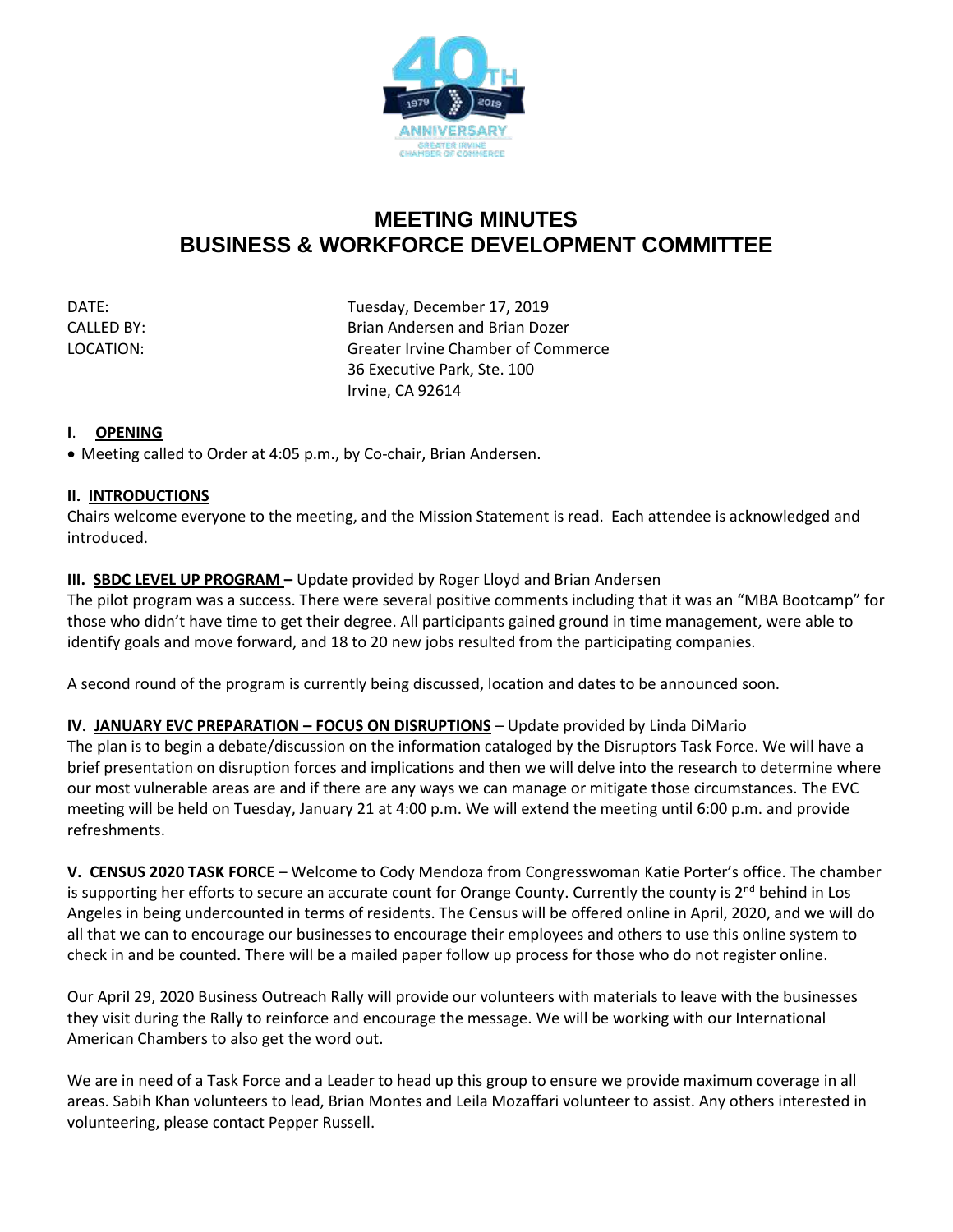Business & Workforce Development Committee Meeting Minutes December 17, 2019 Page 2

# **VI. TASK FORCE REPORTS**

# • **Business Outreach** – Update provided by Thomas Lotts.

The date for the Spring 2020 Business Outreach Rally is Wednesday, April 29. Thomas Lotts and Jeannine Arrington have graciously consented to be our co-chairs. We will once again target the 92618 zip code, excluding the Spectrum shopping area. Registration will open January 2, 2020.

• **Career Edge** – Update provided by Dr. Brian Dozer.

Our next workshop: Saturday February 1<sup>st</sup> -- 8:30 to 1:00 p.m. at the Chamber offices. Successful Business Etiquette & Workplace Behaviors is the topic, taught by Dr. Massiel Perez-Calhoon.

We have also scheduled a session on March 7, 2020, exclusive to the current UCI Internship group, headed by Dean Washington. This is a make-up session to cover the October 5<sup>th</sup> session taught by Dr. Roopa Mathur. This will allow all students to cover all three workshops before the end of the school year in May. These students will also be joining us in February and April sessions.

For our April 4<sup>th</sup> session, Dr. Cathleen Greiner will be our guest instructor on Practical Thinking & Problem Solving.

Registration is now open for all remaining sessions. Mentors will be needed for the workshops. We have initiated a new benefit for Ambassadors – 150 points for each workshop. If you would like to volunteer for one of the sessions, please contact Pepper Russell, [prussell@irvinechamber.com](mailto:prussell@irvinechamber.com) or (949) 502-4129. If you are an Ambassador, please be sure to mention this when volunteering.

• **Ethics Forum** – Update provided by Brian Dozer.

We have started the Portola High Fall, 2019 Ethics Forum with a small group of students. We were contacted after Portola's start date by Irvine High School who requested that the program be brought back to their location as well. This is a larger group of 30 or more students, we anticipate 2 groups from Portola and 4 groups from Irvine High will come to our March 17, 2020 meeting to present. We will again extend the March 17 meeting length to 4:00 – 5:30 p.m. to accommodate the presenting teams.

In addition, this year Portola will produce their first graduating class of seniors. The school has developed a Passion Project Showcase to be held on May 19 and May 20, 2020, 8:00 – 10:00 a.m. They will need mentors and judges for the end of the project, anyone wishing to become involved is welcomed.

• **Financial Forum** – Erin Goodrich provided an update.

We completed our Fall, 2019 Forum at South Lake Middle School earlier this month. We began a second session at Cadence Park Middle School on December 5<sup>th</sup>. This format is in beta test mode and will be conducted from December through the end of February, to determine which model is most effective and produces greater results.

This format differs from the traditional early morning format in that the instructor is available every day to answer questions and provide reminders to work with the online stock market program, as well as any additional materials she may come across to encourage and reinforce the financial literacy learning process.

### • **Career Discovery Week** – Jessica Yip provided an update.

The dates have been set for March 3-5, 2020 for this event. This event has grown enough to cover 3 days instead of just one. Seven companies have agreed to become sponsors and avail their locations for our student tours.